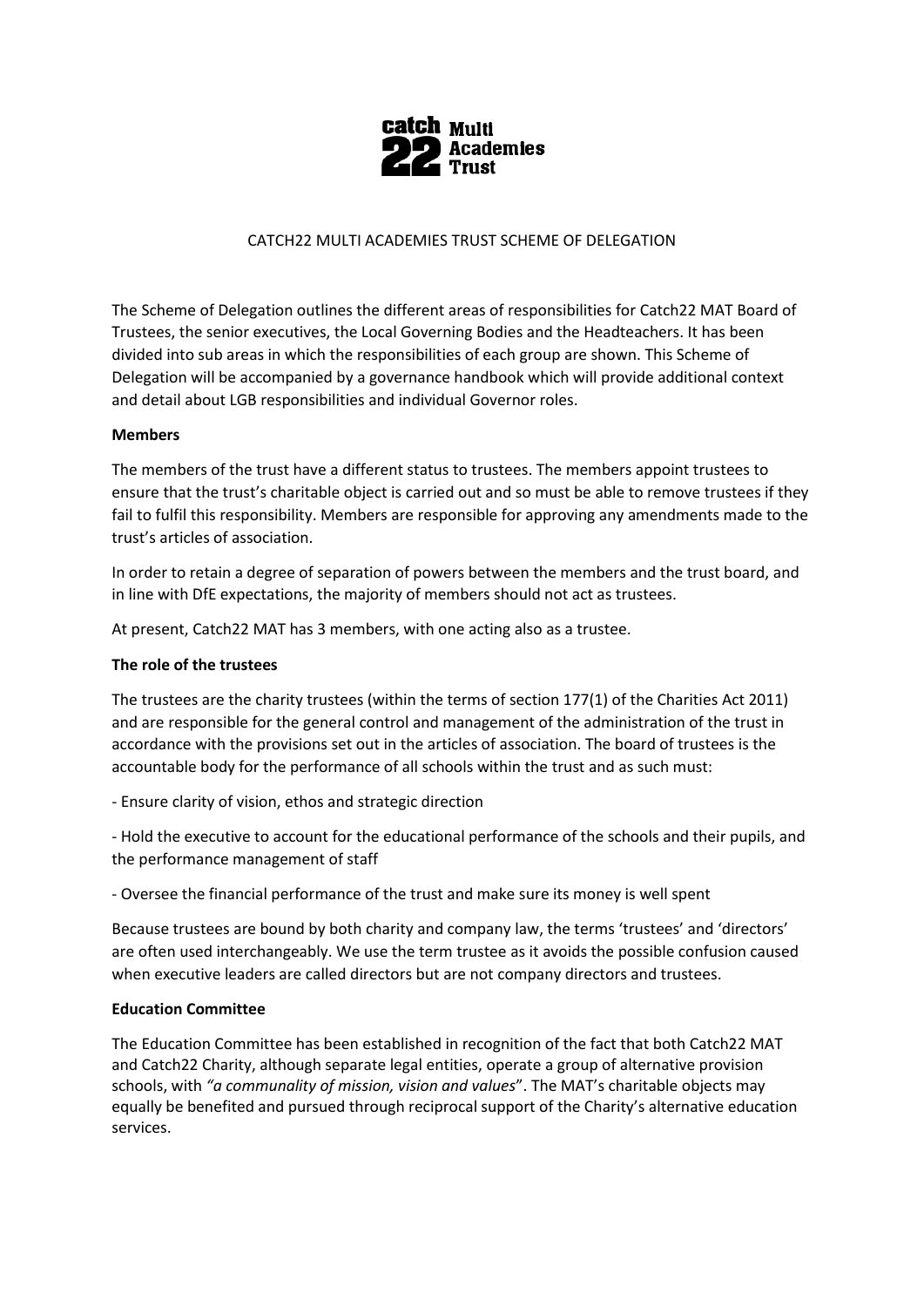The terms of reference of the Joint Education Committee, shall, generally, be to integrate the governance and management of the Charity and the MAT, in relation to their respective school groups, to the extent that such integration may beneficially:

i. optimise the promotion of their common objects;

- ii. increase their respective effectiveness and efficiency;
- iii. rationalise their respective strategies, policies and operations; and
- iv. minimize unnecessary duplication of administration and cost.

The Education committee acts as a review and advice forum to facilitate the Board of Trustees making informed decisions.

## **The role of the Local Governing Body (LGB)**

The trust board is responsible for establishing an LGB for each school. It appoints the chair (generally as recommended by the LGB), expecting headteachers to ensure two parents, two members of staff and three community members are elected.

The role of the LGB is to:

- set, with the headteacher, the school improvement objectives ensuring the trust's and school's vision, value and ethos are realised

- challenge and support, through monitoring and stakeholder engagements

- oversee safeguarding and wellbeing, putting our pupils, staff and community at the heart of what we do

- ensure compliance and effectiveness, ensuring adherence to the Trust vison, values and ethos

## **The role of the Chief Executive and Senior Leadership Team**

The Chief Executive has the delegated responsibility for the operation of the trust including the performance of the trust's academies and so manages the trust's Executive Principals.

The Chief Executive is the accounting officer so has overall responsibility for the operation of the academy trust's financial obligations and must ensure that the organisation is run with financial effectiveness and stability; avoiding waste and securing value for money. The Chief Executive leads the executive management team of the academy trust and will delegate executive management functions to the executive management team and is accountable to the trust board for the performance of the executive management team.

## **Headteachers**

Each headteacher is responsible for the leadership and management of the school.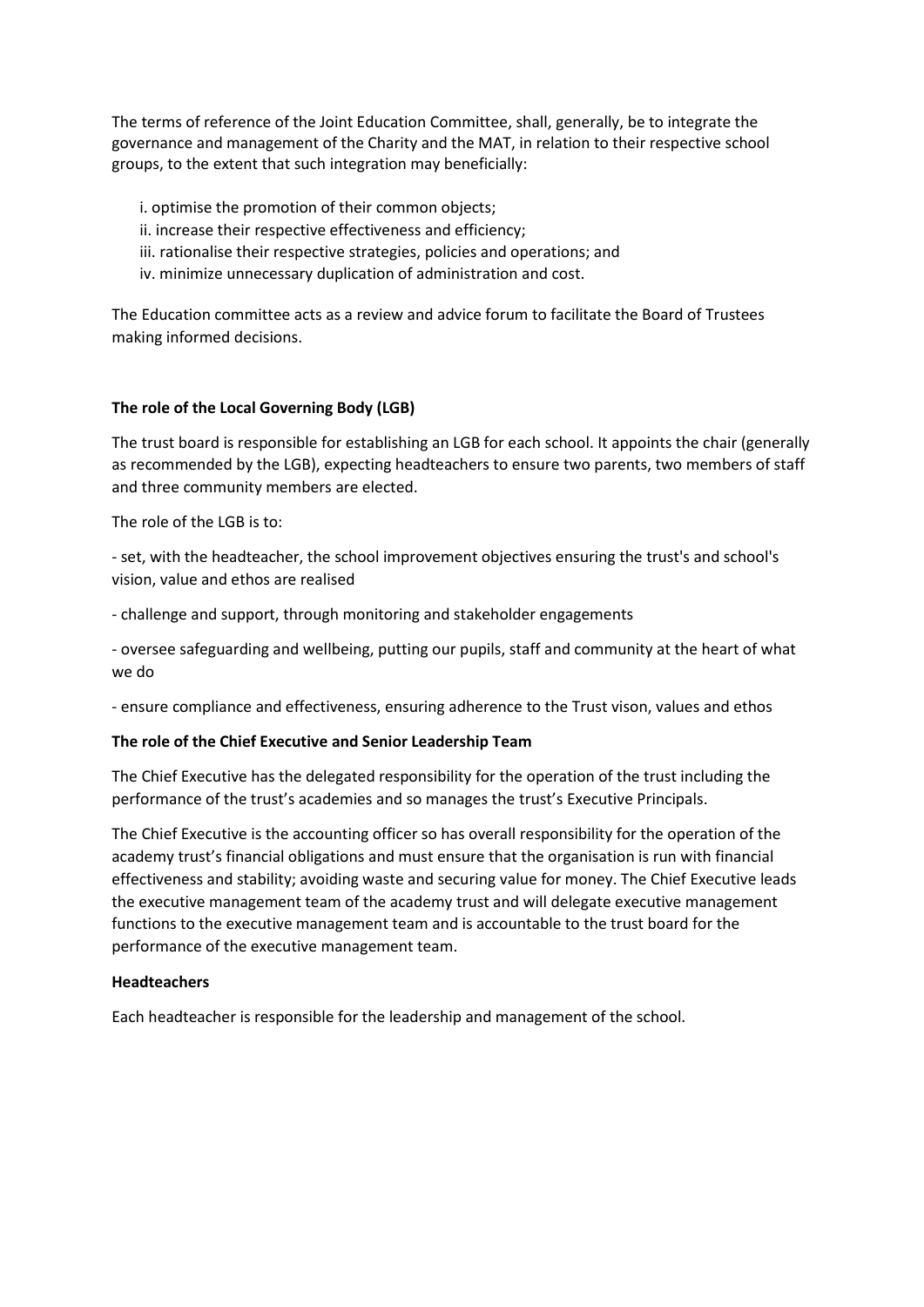# Sections

| 10. Positive engagement with parents, carers, guardians and the wider community  10 |  |
|-------------------------------------------------------------------------------------|--|
|                                                                                     |  |
|                                                                                     |  |
|                                                                                     |  |
|                                                                                     |  |
|                                                                                     |  |
|                                                                                     |  |
|                                                                                     |  |
|                                                                                     |  |
|                                                                                     |  |
|                                                                                     |  |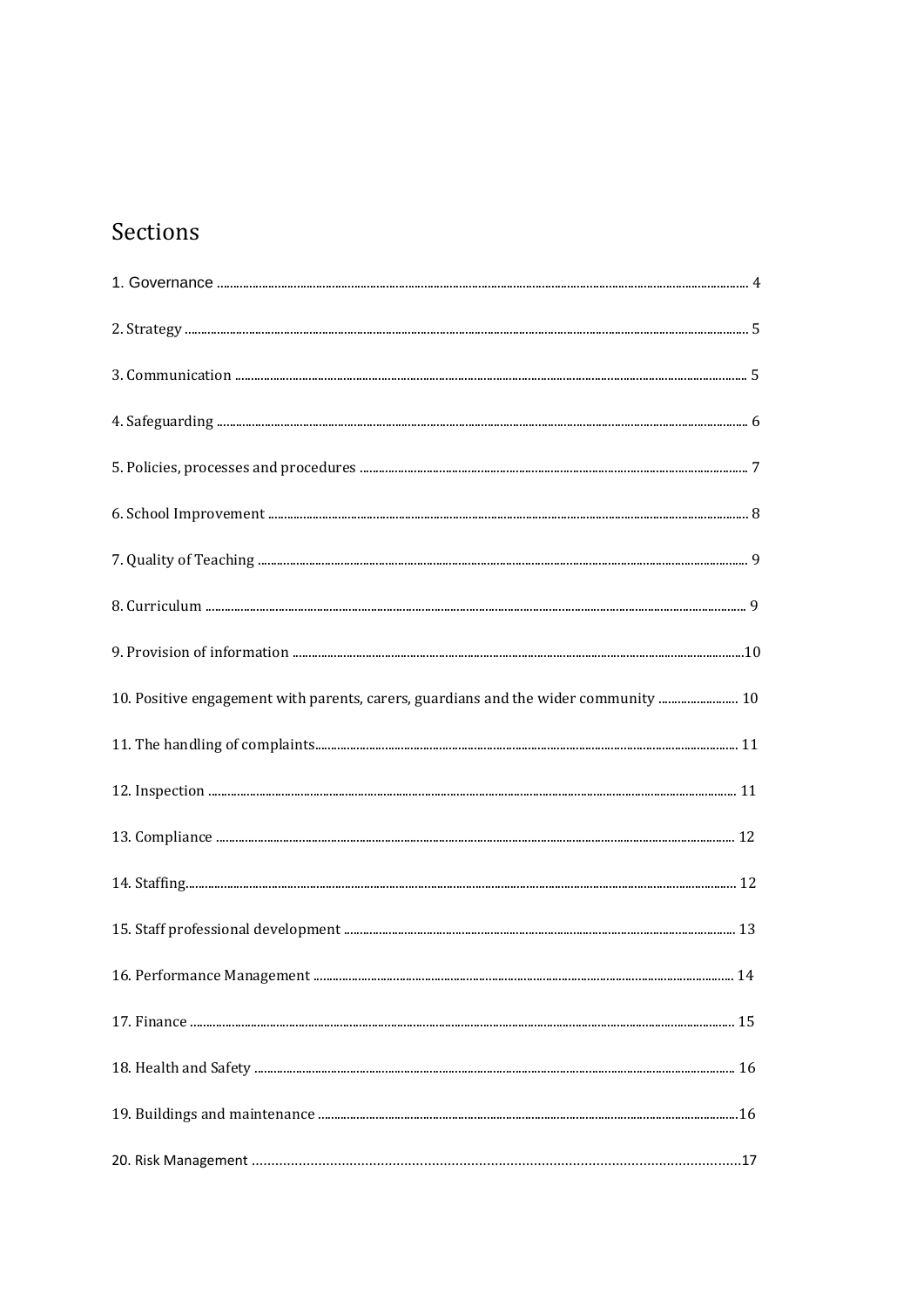| 1. Governance                  |                             |                             |                        |
|--------------------------------|-----------------------------|-----------------------------|------------------------|
| <b>Trustees</b>                | <b>Chief Executive and</b>  | <b>Local Governing Body</b> | <b>Headteacher</b>     |
|                                | <b>Executive Leadership</b> |                             |                        |
|                                | <b>Team</b>                 |                             |                        |
|                                |                             |                             |                        |
| • are legally                  | • are responsible for       | • is responsible for        | • is responsible for   |
| responsible for the            | ensuring the                | succession planning         | securing provision of  |
| Trust, the schools and         | establishment of            | and recommending            | administrative support |
| their governance               | LGBs.                       | the recruitment of          | and, independent and   |
| • are responsible for          | • works with the LGBs       | LGB members,                | professional clerking  |
| the Board's own                | to enable them to           | informed through            | for the LGB.           |
| processes in line with         | discharge their duties      | carrying out a skills       | • Is responsible for   |
| the legal requirements         | in relation to statutory    | audit, to ensure an         | ensuring relevant DfE  |
| as set down in the             | compliance and the          | appropriate balance         | census/returns are     |
| <b>Articles of Association</b> | performance of              | of skills and               | submitted              |
| and the Master                 | schools                     | effectiveness               | • Is responsible for   |
| <b>Funding Agreement</b>       | • supports the LGBs         | • is responsible for        | ensuring the DfE's     |
| • have legal                   | with their training and     | ensuring that               | GIAS database is kept  |
| responsibility for             | new LGB member              | members receive an          | up to date with        |
| statutory compliance           | induction                   | appropriate induction       | required governance    |
| • are responsible for          | • work closely with         | and the right level of      | information            |
| the establishment of           | the Trust Board and         | training                    | • Is responsible for   |
| LGBs including the             | LGBs to help evaluate       | • is responsible for        | ensuring governor      |
| appointment of the             | and improve                 | maintaining its             | information is up to   |
| initial Chair                  | processes and               | register of business        | date on the school's   |
| • approve scheme of            | effectiveness               | interests                   | website                |
| delegation, delegating         | • proposes and              | • is responsible for        |                        |
| certain responsibilities       | reviews Scheme of           | ensuring governors          |                        |
| to the LGBs and to             | Delegation and Terms        | declare any business        |                        |
| senior executives              | of Reference and            | interests they have in      |                        |
| • approve Terms of             | ensures compliance          | relation to the school      |                        |
| reference for Trustees         | with these once             | • through the Clerk, is     |                        |
| and LGBs                       | approved                    | responsible for             |                        |
| • are responsible for          | • reviews the               | ensuring a record of        |                        |
| succession planning            | independence and            | governor information        |                        |
| and the recruitment            | professionalism of          | / membership details        |                        |
| to the board to ensure         | clerking to ensure that     | is kept up to date          |                        |
| an appropriate                 | LGBs have a high            |                             |                        |
| balance of skills and          | quality clerking service    |                             |                        |
| effectiveness                  | to drive improved           |                             |                        |
| • are responsible for          | governance                  |                             |                        |
| ensuring that Trustees         |                             |                             |                        |
| have the right level of        |                             |                             |                        |
| training                       |                             |                             |                        |
| • are responsible for          |                             |                             |                        |
| new Trustee induction          |                             |                             |                        |
| • are responsible for          |                             |                             |                        |
| evaluating their own           |                             |                             |                        |
| processes and                  |                             |                             |                        |
| effectiveness                  |                             |                             |                        |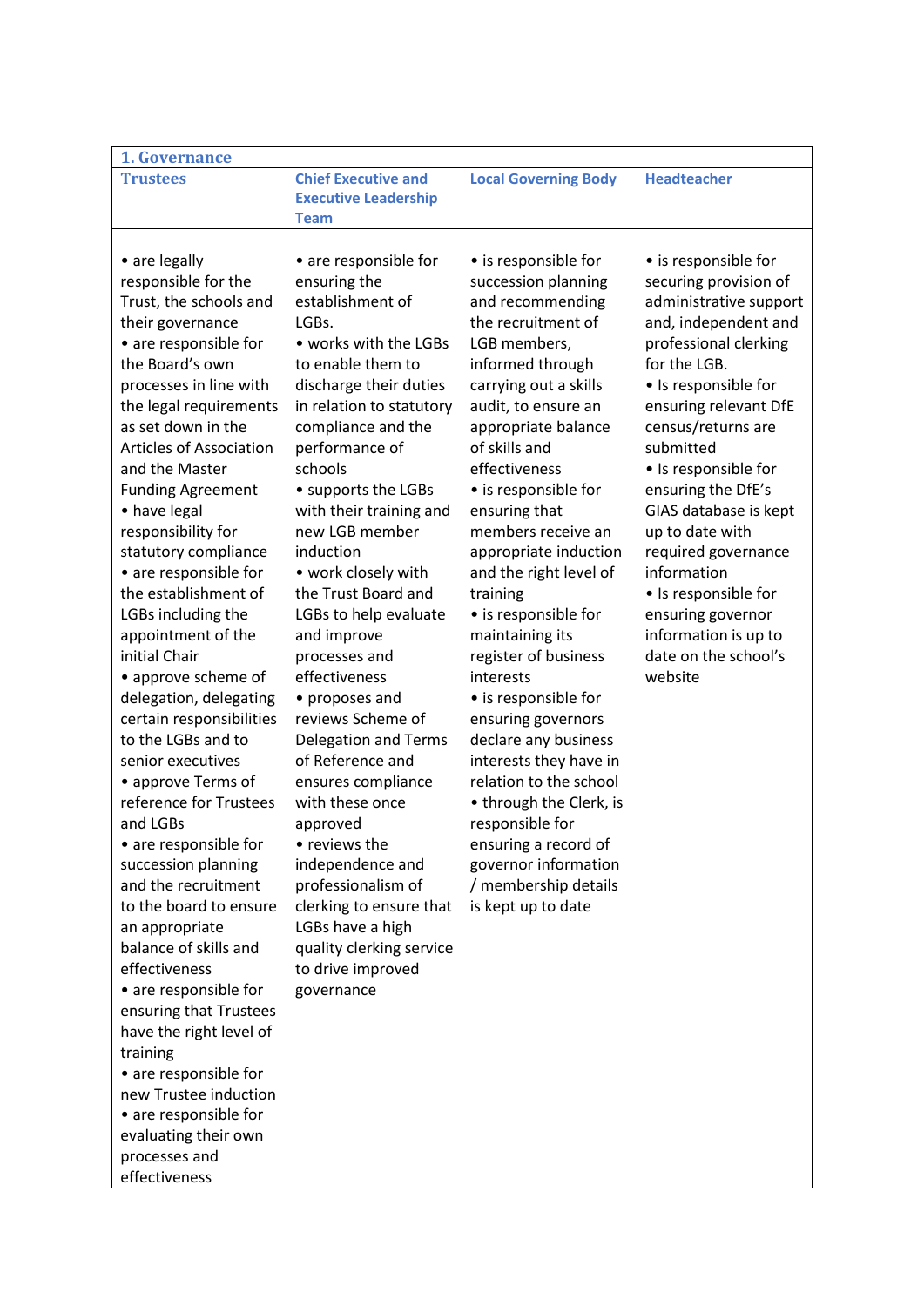| • are responsible for |  |  |
|-----------------------|--|--|
| appointing a clerk to |  |  |
| ensure accurate       |  |  |
| record keeping        |  |  |
| including minutes and |  |  |
| Trustee details is    |  |  |
| maintained            |  |  |

| 2. Strategy                                                                                                                                                                                                                                                                                                                               |                                                                                                                                                                                                                                                                                                                                                                                               |                                                                                                                                                                                                                                                                                                                                                                                                                        |                                                                                                                                                                                                     |
|-------------------------------------------------------------------------------------------------------------------------------------------------------------------------------------------------------------------------------------------------------------------------------------------------------------------------------------------|-----------------------------------------------------------------------------------------------------------------------------------------------------------------------------------------------------------------------------------------------------------------------------------------------------------------------------------------------------------------------------------------------|------------------------------------------------------------------------------------------------------------------------------------------------------------------------------------------------------------------------------------------------------------------------------------------------------------------------------------------------------------------------------------------------------------------------|-----------------------------------------------------------------------------------------------------------------------------------------------------------------------------------------------------|
| <b>Trustees</b>                                                                                                                                                                                                                                                                                                                           | <b>Chief Executive and</b><br><b>Executive</b><br><b>Leadership Team</b>                                                                                                                                                                                                                                                                                                                      | <b>Local Governing Body</b>                                                                                                                                                                                                                                                                                                                                                                                            | <b>Headteacher</b>                                                                                                                                                                                  |
| • in conjunction with<br>the Chief Executive<br>and central trust<br>team, develop, review<br>and agree the overall<br>vision, strategy and<br>long-term objectives<br>for Catch22 MAT<br>schools.<br>• approve key<br>performance<br>indicators against<br>which to monitor<br>implementation of<br>strategy and long term<br>objectives | • Develops strategic<br>plans and proposals<br>for consideration by<br>the Trustees<br>• are responsible for<br>implementing the<br>Board's strategy<br>• develops and<br>monitors key<br>performance<br>indicators against the<br>strategy and long-<br>term objectives<br>• working with the<br>LGB, holds schools<br>accountable for<br>implementing their<br>School Improvement<br>Plans. | • is responsible for<br>overseeing the<br>implementation of the<br>Trust Board's strategy<br>as it applies to the<br>school<br>• (with Headteacher)<br>oversees the<br>development and<br>regular updating of<br>the School<br>Improvement Plan,<br>based on accurate<br>self-evaluation<br>• working with the<br>Central Team, holds<br>schools accountable<br>for implementing their<br>School Improvement<br>Plans. | • (with LGB) is<br>responsible for<br>developing the School<br>Improvement Plan,<br>based on accurate<br>self-evaluation<br>• is responsible for<br>implementing the<br>School Improvement<br>Plan. |

| <b>3. Communication</b> |                                                                          |                             |                       |
|-------------------------|--------------------------------------------------------------------------|-----------------------------|-----------------------|
| <b>Trustees</b>         | <b>Chief Executive and</b><br><b>Executive</b><br><b>Leadership Team</b> | <b>Local Governing Body</b> | <b>Headteacher</b>    |
|                         |                                                                          |                             |                       |
| • communicate a clear   | · ensures good                                                           | • LGB Chair (with           | • (with LGB Chair) is |
| vision, strategy and    | communication                                                            | Headteacher) is             | responsible for       |
| long term objectives    | between the Board,                                                       | responsible for             | ensuring LGB          |
| for Catch22 MAT         | Headteacher and                                                          | ensuring LGB                | members have all the  |
| schools.                | school, and LGB.                                                         | members have all the        | information they      |
| • approve the overall   | • responsible for                                                        | information they            | require to be well    |
| Trust marketing and     | developing and                                                           | require to be well          | informed about both   |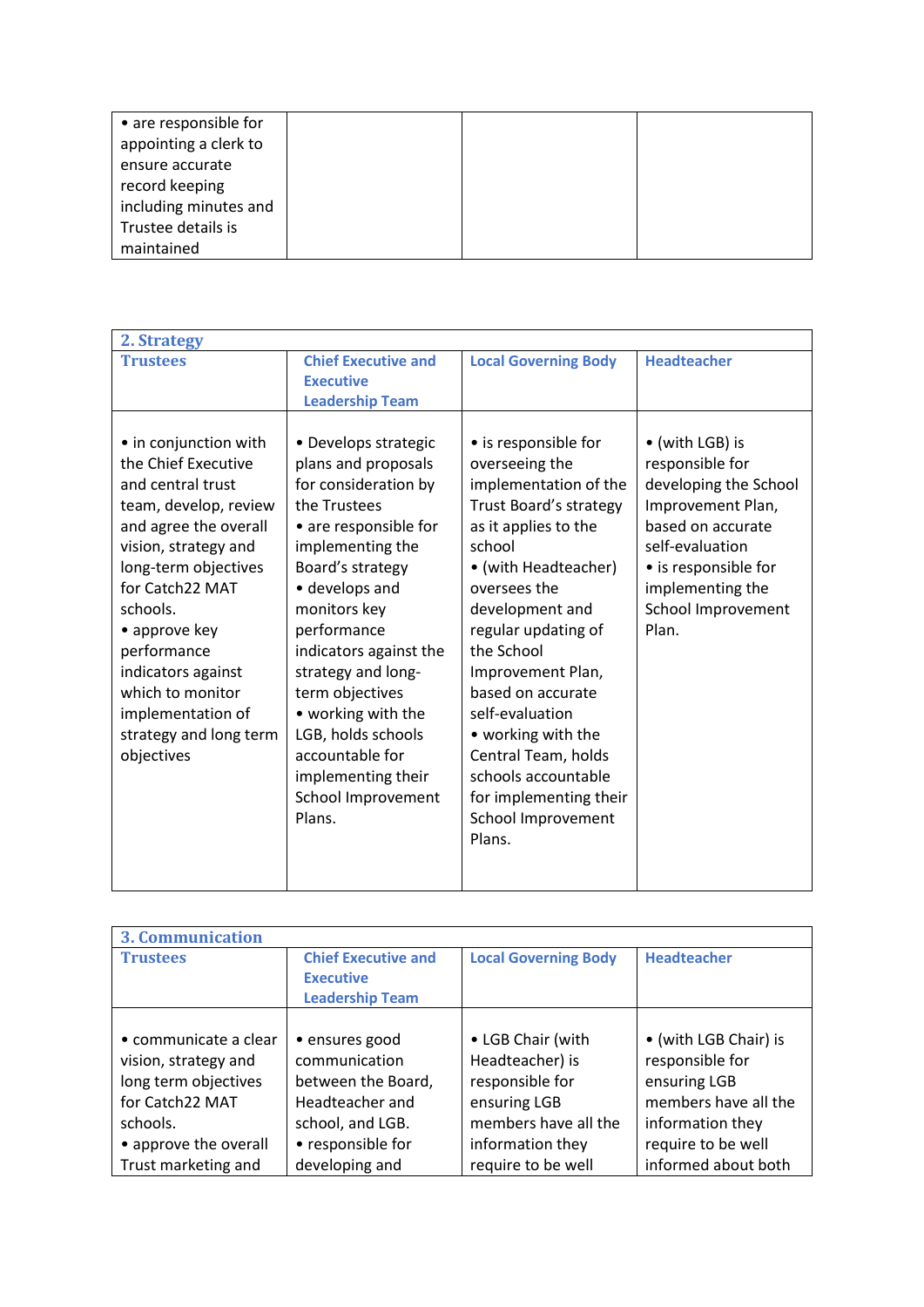| communications | implementing the     | informed about both     | the school and              |
|----------------|----------------------|-------------------------|-----------------------------|
| strategy       | marketing and        | the school and          | Catch22 MAT                 |
|                | communications       | Catch22 MAT             | • (with LGB Chair) is       |
|                | strategy/plan        | • LGB Chair (with       | responsible for             |
|                | • support schools in | Headteacher) is         | ensuring the views of       |
|                | the implementation   | responsible for         | the LGB are well            |
|                | and compliance with  | ensuring the activities | communicated to             |
|                | the strategy         | of the LGB are          | <b>Trustees and Central</b> |
|                |                      | communicated clearly    | Team.                       |
|                |                      | to the school           | • responsible for           |
|                |                      | community               | communicating and           |
|                |                      | • ensures (with the     | promoting the school        |
|                |                      | Headteacher)            | and it's activities to      |
|                |                      | stakeholders' views     | key stakeholders and        |
|                |                      | are taken into account  | the local community         |
|                |                      | and responded to        |                             |
|                |                      | appropriately           |                             |
|                |                      | • uses Sharepoint for   |                             |
|                |                      | both meeting papers     |                             |
|                |                      | and communication       |                             |
|                |                      | with the trust central  |                             |
|                |                      | team and other          |                             |
|                |                      | governors               |                             |

| 4. Safeguarding, Welfare and Child Protection |                            |                             |                          |
|-----------------------------------------------|----------------------------|-----------------------------|--------------------------|
| <b>Trustees</b>                               | <b>Chief Executive and</b> | <b>Local Governing Body</b> | <b>Headteacher</b>       |
|                                               | <b>Executive</b>           |                             |                          |
|                                               | <b>Leadership Team</b>     |                             |                          |
|                                               |                            |                             |                          |
| • are accountable for                         | • provides                 | • appoints a Governor       | • is responsible for     |
| setting overall policies                      | safeguarding and child     | to have specific            | safeguarding and child   |
| for safeguarding and                          | protection guidance        | responsibility for          | protection within the    |
| child protection to                           | for all schools, in line   | safeguarding, welfare       | school                   |
| ensure appropriate                            | with statutory and         | and child protection in     | • is responsible for     |
| action is taken in a                          | non-statutory national     | the school, reporting       | identifying risks to     |
| timely manner to                              | guidance                   | to the full LGB as          | effective safeguarding   |
| safeguard and                                 | • monitors the             | appropriate                 | and taking action to     |
| promote children's                            | implementation of the      | • monitors, supports        | reduce potential risks   |
| welfare                                       | safeguarding and child     | and challenges              | • is responsible for the |
| • appoint a named                             | protection guidance        | welfare and child           | quality of spiritual,    |
| safeguarding Trustee                          | • carries out              | protection in the           | moral, social and        |
| • set the strategic                           | safeguarding audit         | school including (i)        | cultural development     |
| vision for the spiritual,                     | visits to monitor          | child protection (ii)       | of pupils                |
| moral, social and                             | compliance with            | exclusions (iii) serious    | • is responsible for     |
| cultural development                          | policies and               | disciplinary incidents      | ensuring that school     |
| of pupils.                                    | effectiveness of           | (iv) attendance and (v)     | policies and practices   |
| • review on an annual                         | practice                   | behaviour                   | take into account the    |
| basis each school's                           | • are responsible for      | • appointed governor        | procedures and           |
| safeguarding policy                           | supporting each LGB        | carries out termly          | practice of the local    |
| and practices.                                | to ensure it is            | check on single central     | authority                |
|                                               | effectively scrutinising   | record                      |                          |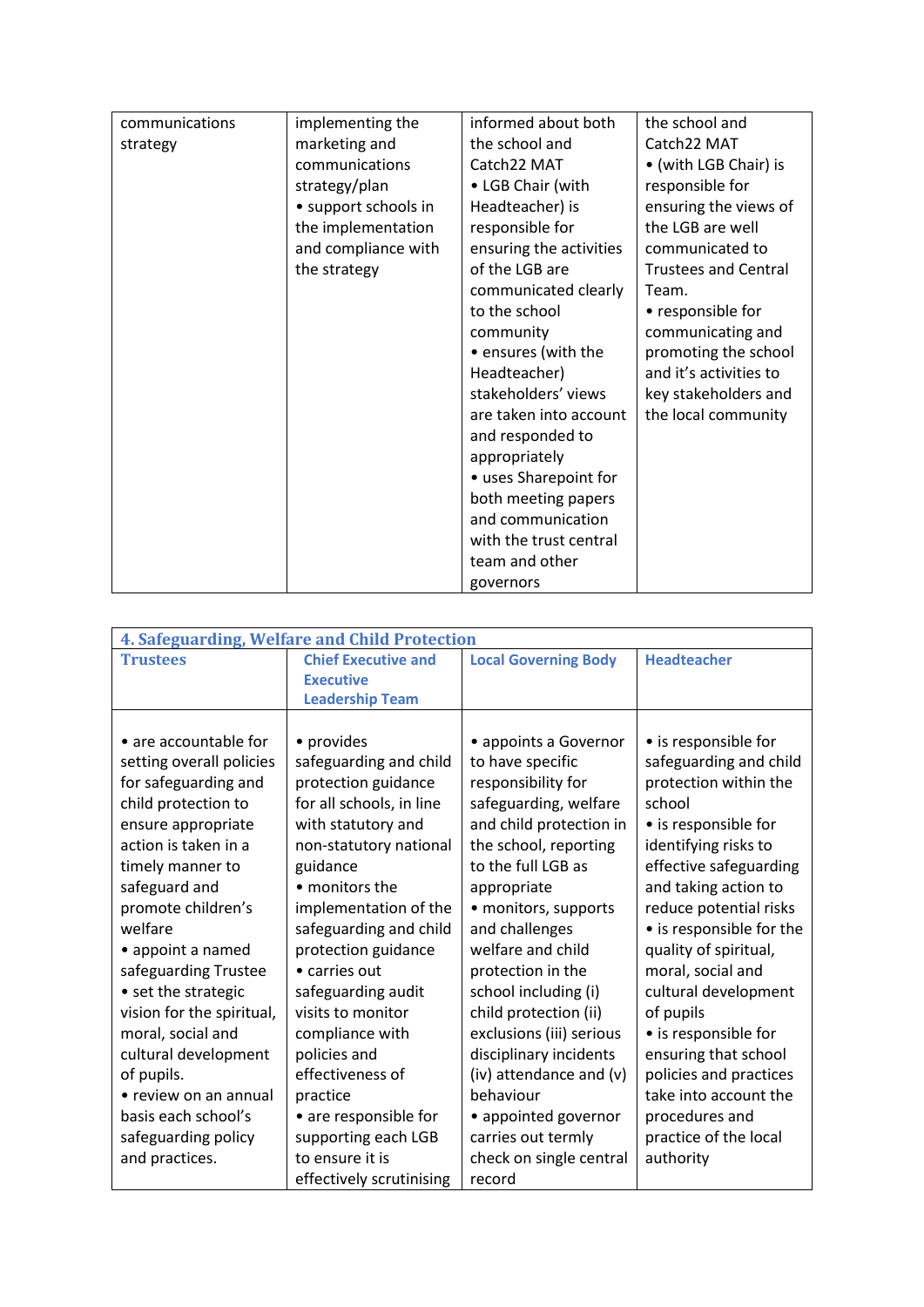| • monitor data in      | statutory compliance   | • is responsible for  | • is responsible for          |
|------------------------|------------------------|-----------------------|-------------------------------|
| relation to            | with respect to        | knowing and           | providing reports on          |
| safeguarding incidents | safeguarding and child | understanding the     | welfare and child             |
| and their resolution   | protection for all     | school's own          | protection to the LGB         |
|                        | schools on behalf of   | evaluation of the     | and to the Central            |
|                        | the Board              | quality of spiritual, | Team                          |
|                        | • are responsible for  | moral, social and     | • is responsible for          |
|                        | monitoring statutory   | cultural development  | appointing an                 |
|                        | compliance with        | of pupils             | <b>Educational Visits Co-</b> |
|                        | respect to the quality |                       | ordinator (EVC) and           |
|                        | of spiritual, moral,   |                       | for approving                 |
|                        | social and cultural    |                       | educational visits.           |
|                        | development of pupils  |                       |                               |
|                        | on behalf of the Board |                       |                               |
|                        | • ensures all LGB      |                       |                               |
|                        | members have the       |                       |                               |
|                        | appropriate child      |                       |                               |
|                        | protection checks and  |                       |                               |
|                        | are recorded on the    |                       |                               |
|                        | Single Central Record. |                       |                               |

| <b>5. Policies, Processes and Procedures</b>                                                                                                     |                                                                                                                                                                                                                                                                  |                                                                                                                                                                                                                                                                                                                                                                                                                                                                                                   |                                                                                                                                                                                                                                                                                                                                                                                              |
|--------------------------------------------------------------------------------------------------------------------------------------------------|------------------------------------------------------------------------------------------------------------------------------------------------------------------------------------------------------------------------------------------------------------------|---------------------------------------------------------------------------------------------------------------------------------------------------------------------------------------------------------------------------------------------------------------------------------------------------------------------------------------------------------------------------------------------------------------------------------------------------------------------------------------------------|----------------------------------------------------------------------------------------------------------------------------------------------------------------------------------------------------------------------------------------------------------------------------------------------------------------------------------------------------------------------------------------------|
| <b>Trustees</b>                                                                                                                                  | <b>Chief Executive and</b><br><b>Executive</b><br><b>Leadership Team</b>                                                                                                                                                                                         | <b>Local Governing Body</b>                                                                                                                                                                                                                                                                                                                                                                                                                                                                       | <b>Headteacher</b>                                                                                                                                                                                                                                                                                                                                                                           |
| • are responsible for<br>the approval of all<br>statutory policies (plus<br>other key policies),<br>policy guidance and<br>compliance checklists | • are responsible for<br>the development of<br>policies, policy<br>guidance and<br>compliance checklists<br>• approves other<br>policies as delegated<br>by the Board of<br><b>Trustees</b><br>• monitor schools'<br>adherence to the cycle<br>of policy reviews | • ensures adherence<br>to a regular cycle of<br>school policy reviews<br>· notes Trust wide<br>policies and their<br>implications for the<br>school<br>• ensures that<br>practice within the<br>school reflects most<br>up-to-date policy<br>documents<br>• ensures a cycle of<br>process and<br>procedures scrutiny is<br>being undertaken e.g.<br>attendance registers,<br>complaints log, safety<br>checks, risk<br>assessments, etc<br>• reviews and<br>approves required<br>school policies. | • provides regular<br>updating of all school<br>policies<br>• provides regular<br>updating of process<br>and procedures e.g.<br>attendance registers,<br>complaints log, safety<br>checks, etc<br>• ensures that the<br>school's Health and<br>Safety policy is<br>reviewed in<br>accordance with Trust<br>requirements and / or<br>at a frequency<br>determined by local<br>risk assessment |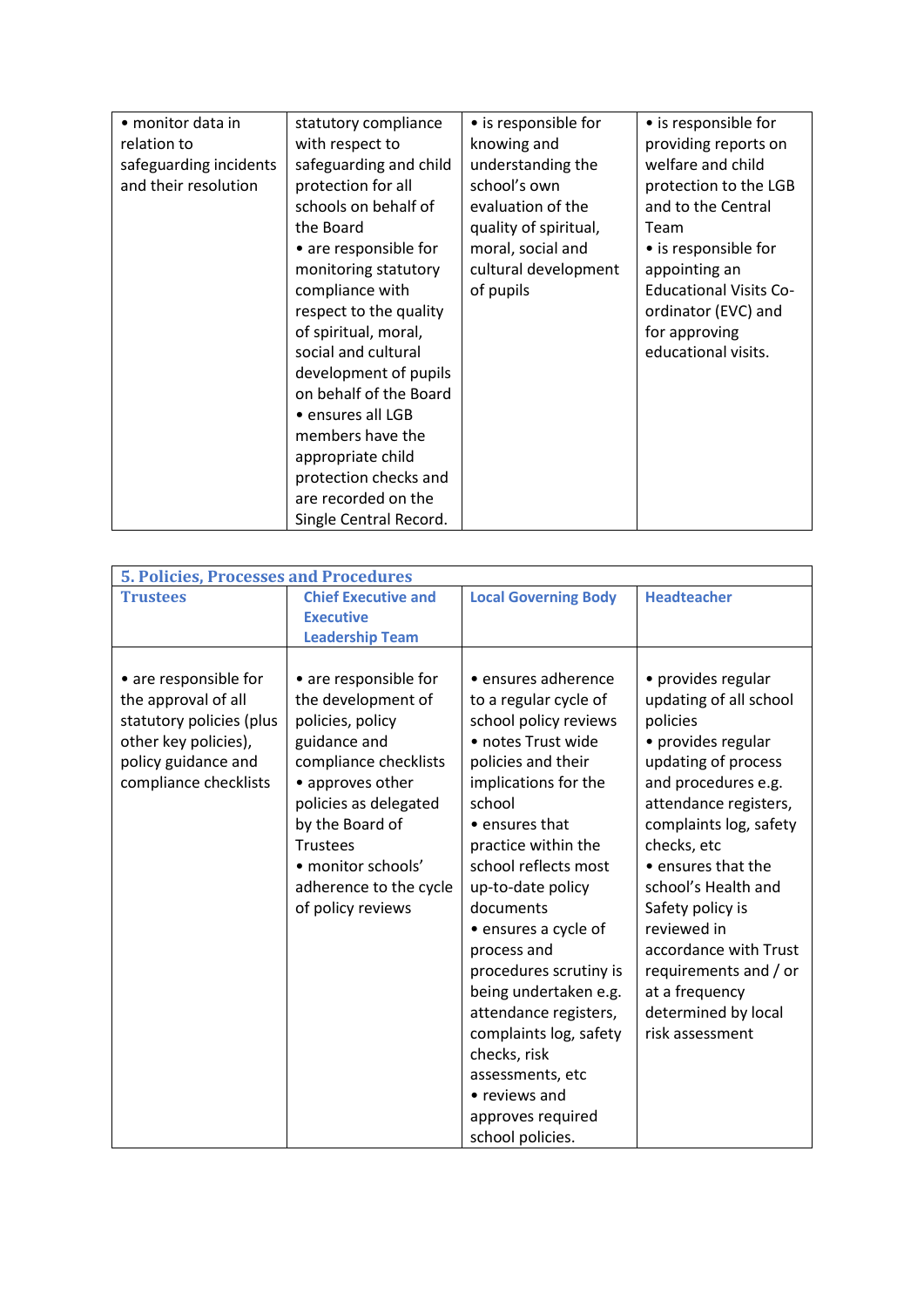| <b>6. School Improvement</b> |                            |                                              |                                      |
|------------------------------|----------------------------|----------------------------------------------|--------------------------------------|
| <b>Trustees</b>              | <b>Chief Executive and</b> | <b>Local Governing Body</b>                  | <b>Headteacher</b>                   |
|                              | <b>Executive</b>           |                                              |                                      |
|                              | <b>Leadership Team</b>     |                                              |                                      |
|                              |                            |                                              |                                      |
| • create robust              | • holds schools            | • is responsible for                         | • in conjunction with                |
| accountability,              | accountable for            | supporting the school                        | the LGB, is responsible              |
| oversight and                | improvement and            | in its self-evaluation of                    | for the accurate self-               |
| assurance for                | high academic              | significant strengths                        | evaluation of the                    |
| educational                  | standards                  | and weaknesses                               | school, its strengths                |
| performance                  | • sets annual              | • is responsible for                         | and weaknesses and                   |
| • hold executive             | performance targets        | knowing,                                     | for implementing a                   |
| leaders to account for       | for schools relating to    | understanding and                            | plan of action to                    |
| the educational              | academic                   | challenging the                              | improve and develop                  |
| performance of               | performance                | school's response to                         | based on the                         |
| Catch22 MAT and its          | • reports to Trustees      | the recommendations                          | evaluation                           |
| pupils, and the              | on schools'                | of its last inspection                       | • has a detailed                     |
| performance                  | performance against        | • is responsible for                         | understanding of                     |
| management of staff          | targets                    | knowing,                                     | pupils' attainment and               |
| • are accountable for        | • are responsible for      | understanding and                            | progress (and the                    |
| the attainment and           | monitoring the             | challenging pupils'                          | attainment and                       |
| progress of                  | school's performance       | overall progress and                         | progress of specific                 |
| disadvantaged pupils         | • are responsible for      | attainment                                   | groups), underpinned                 |
| who attract the pupil        | monitoring the             | • appoints Governors                         | by sound evidence                    |
| premium, catch up            | school's response to       | to have specific                             | (including at individual             |
| and other targeted           | the recommendations        | responsibility for                           | pupil level)                         |
| payments.                    | of its last inspection     | <b>Pupils with Special</b>                   | · ensures appropriate                |
|                              | • are responsible for      | Needs; Pupils who                            | action is taken in a                 |
|                              |                            | attract Pupil Premium                        | timely, consistent and               |
|                              | monitoring pupils'         | funding and Looked                           |                                      |
|                              | progress and<br>attainment | After Children and                           | strategic way to<br>address areas of |
|                              |                            |                                              | weakness and                         |
|                              | • are responsible for      | who report to the full<br>LGB as appropriate |                                      |
|                              | monitoring progress        |                                              | improve academic                     |
|                              | and attainment of          | • (In Secondary                              | performance, drawing                 |
|                              | different groups of        | academies) appoint a                         | on the best available                |
|                              | pupils (including but      | Governor with                                | evidence and                         |
|                              | not limited to pupil       | responsibility for                           | monitoring impact                    |
|                              | premium and others         | Careers.                                     | • is responsible for                 |
|                              | facing disadvantage,       | • is responsible for                         | high quality education               |
|                              | special educational        | monitoring,                                  | which includes a wide                |
|                              | needs and disability,      | understanding and                            | and rich curriculum                  |
|                              | looked after children).    | challenging progress                         | • is responsible for                 |
|                              |                            | and attainment of                            | ensuring all groups of               |
|                              |                            | different groups of                          | pupils, particularly                 |
|                              |                            | pupils (including but                        | SEND and                             |
|                              |                            | not limited to pupil                         | disadvantaged pupils,                |
|                              |                            | premium and others                           | have access to a wide                |
|                              |                            | facing disadvantage,                         | and rich curriculum.                 |
|                              |                            | special educational                          |                                      |
|                              |                            | needs and disability,                        |                                      |
|                              |                            | looked after children).                      |                                      |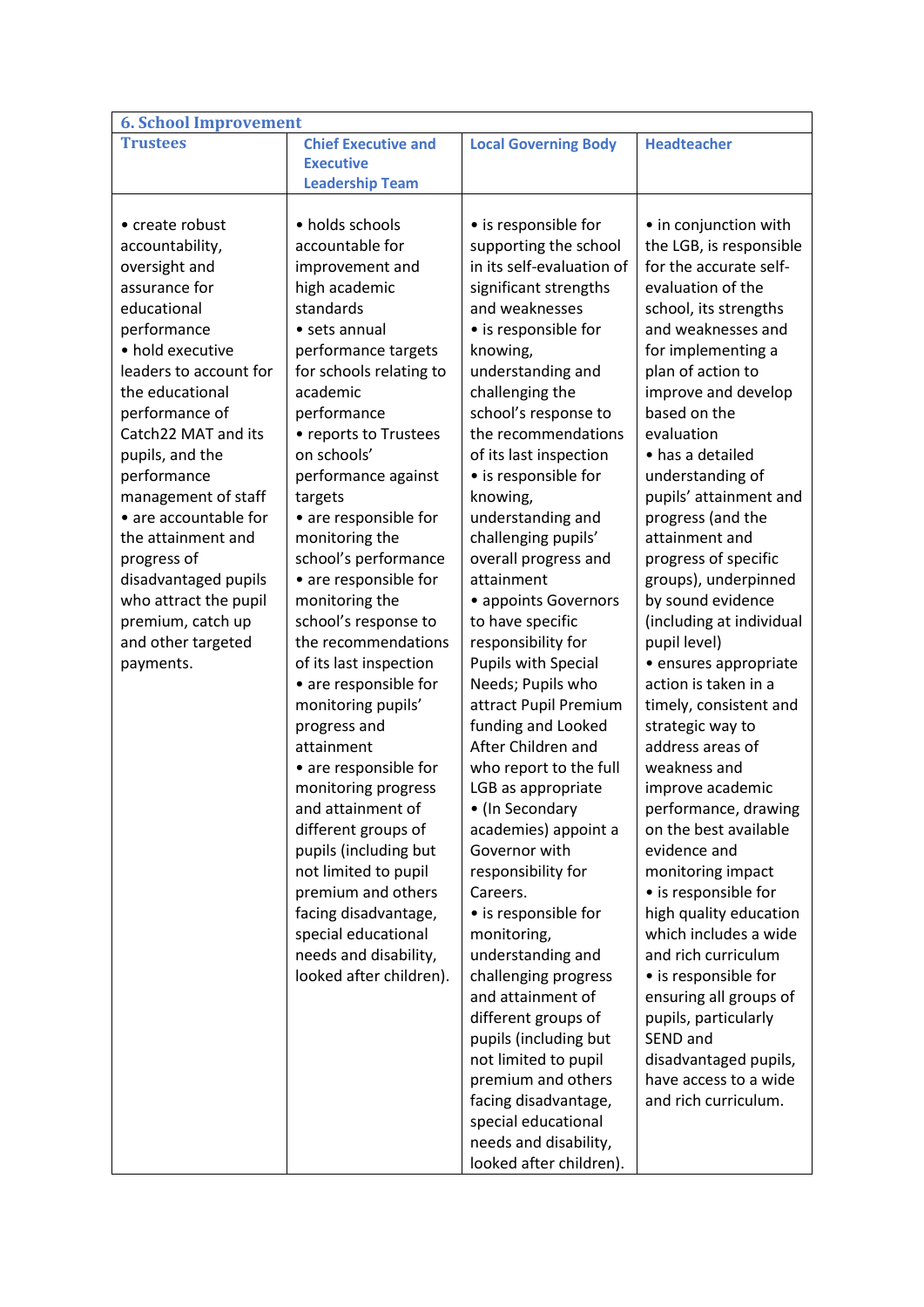| 7. Quality of Teaching                                                                                                                                                                         |                                                                                                                                                                                             |                                                                                                                                                                                                                                                                  |                                                                                                                                                                                                                                                                  |
|------------------------------------------------------------------------------------------------------------------------------------------------------------------------------------------------|---------------------------------------------------------------------------------------------------------------------------------------------------------------------------------------------|------------------------------------------------------------------------------------------------------------------------------------------------------------------------------------------------------------------------------------------------------------------|------------------------------------------------------------------------------------------------------------------------------------------------------------------------------------------------------------------------------------------------------------------|
| <b>Trustees</b>                                                                                                                                                                                | <b>Chief Executive and</b><br><b>Executive</b>                                                                                                                                              | <b>Local Governing Body</b>                                                                                                                                                                                                                                      | <b>Headteacher</b>                                                                                                                                                                                                                                               |
|                                                                                                                                                                                                | <b>Leadership Team</b>                                                                                                                                                                      |                                                                                                                                                                                                                                                                  |                                                                                                                                                                                                                                                                  |
| • monitor and<br>evaluate the quality of<br>teaching within the<br>Trust and ensure that<br>sufficient resources<br>are allocated to<br>deliver the highest<br>possible quality of<br>teaching | • along with the LGB,<br>hold schools<br>accountable for its<br>programme of<br>improving teaching<br>• are responsible for<br>monitoring statutory<br>compliance on behalf<br>of the Board | • is responsible for<br>knowing and<br>understanding the<br>school's own<br>evaluation of the<br>quality of teaching<br>• with the Trust<br>central team is<br>responsible for<br>supporting and<br>challenging the school<br>in its programme of<br>improvement | • is responsible for the<br>quality of teaching in<br>the school<br>• is responsible for the<br>accurate self-<br>evaluation of the<br>quality of teaching, its<br>strengths and<br>weaknesses and for<br>taking action to<br>improve the quality of<br>teaching |

| 8. Curriculum -                                                                                                         |                                                                                                                                                                                                                                                                                                                                                                                                                                                                                                                                                                              |                                                                                                                                                                                                                                                                                                                                                                                                                                                                                      |                                                                                                                                                                                                                                                 |
|-------------------------------------------------------------------------------------------------------------------------|------------------------------------------------------------------------------------------------------------------------------------------------------------------------------------------------------------------------------------------------------------------------------------------------------------------------------------------------------------------------------------------------------------------------------------------------------------------------------------------------------------------------------------------------------------------------------|--------------------------------------------------------------------------------------------------------------------------------------------------------------------------------------------------------------------------------------------------------------------------------------------------------------------------------------------------------------------------------------------------------------------------------------------------------------------------------------|-------------------------------------------------------------------------------------------------------------------------------------------------------------------------------------------------------------------------------------------------|
| <b>Trustees</b>                                                                                                         | <b>Chief Executive and</b><br><b>Executive</b><br><b>Leadership Team</b>                                                                                                                                                                                                                                                                                                                                                                                                                                                                                                     | <b>Local Governing Body</b>                                                                                                                                                                                                                                                                                                                                                                                                                                                          | <b>Headteacher</b>                                                                                                                                                                                                                              |
| • are responsible for<br>oversight of the<br>curriculum as part of<br>the overall strategy<br>for school<br>improvement | • proposes and<br>develops the<br>curriculum that<br>delivers the Trust's<br>strategy<br>• holds schools<br>accountable for<br>implementation of the<br>curriculum across<br>Catch22 MAT<br>• holds schools<br>accountable for the<br>development and<br>implementation of its<br>curriculum policy and,<br>where appropriate,<br>qualifications policy<br>• holds schools<br>accountable for the<br>development and<br>implementation of its<br>co-curricular provision<br>• are responsible for<br>monitoring statutory<br>curriculum compliance<br>on behalf of the Board | • is responsible for<br>knowing and<br>understanding the<br>school's own<br>evaluation of the<br>quality of its curricular<br>and co-curricular<br>provision<br>• reviews, supports<br>and challenges the<br>school in the<br>development and<br>implementation of its<br>curriculum policy and,<br>where appropriate,<br>qualifications policy<br>• reviews, supports<br>and challenges the<br>school in the<br>development and<br>implementation of its<br>co-curricular provision | • is responsible for the<br>development and<br>implementation of the<br>school's co-curricular<br>provision<br>• is responsible for<br>monitoring and<br>evaluating the impact<br>of the school's<br>curricular and co-<br>curricular provision |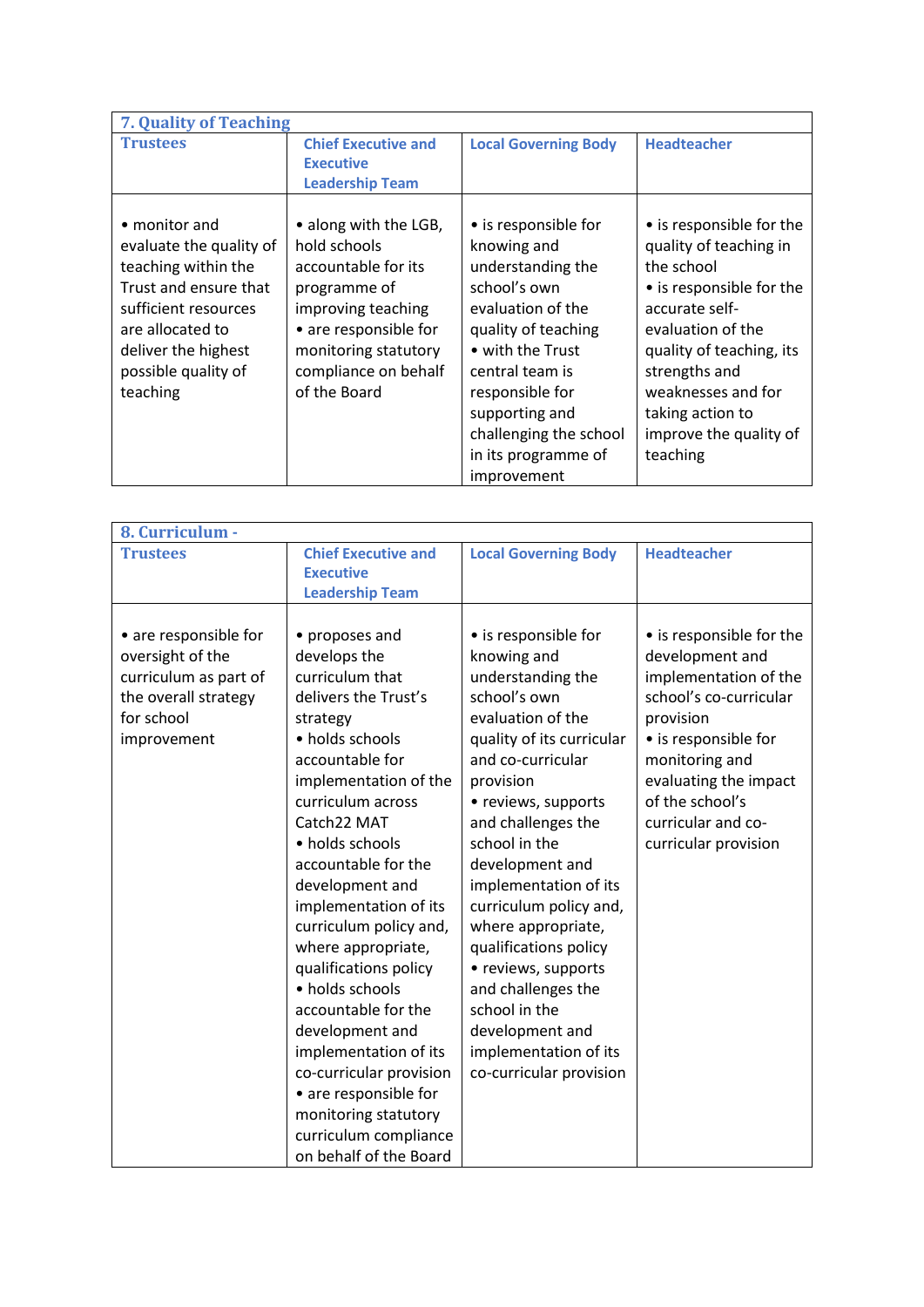| <b>9. Provision of Information</b>                                                                                                                                      |                                                                                                                                                                                                                                                                                                                                           |                                                                                                                                                                                                                                                                                                                     |                                                                                                                                                                                                                                                                                                                                                                                                                                  |  |
|-------------------------------------------------------------------------------------------------------------------------------------------------------------------------|-------------------------------------------------------------------------------------------------------------------------------------------------------------------------------------------------------------------------------------------------------------------------------------------------------------------------------------------|---------------------------------------------------------------------------------------------------------------------------------------------------------------------------------------------------------------------------------------------------------------------------------------------------------------------|----------------------------------------------------------------------------------------------------------------------------------------------------------------------------------------------------------------------------------------------------------------------------------------------------------------------------------------------------------------------------------------------------------------------------------|--|
| <b>Trustees</b>                                                                                                                                                         | <b>Chief Executive and</b><br><b>Executive</b><br><b>Leadership Team</b>                                                                                                                                                                                                                                                                  | <b>Local Governing Body</b>                                                                                                                                                                                                                                                                                         | <b>Headteacher</b>                                                                                                                                                                                                                                                                                                                                                                                                               |  |
| • are accountable for<br>the provision of clear<br>and regular<br>information to a host<br>of constituent<br>interests<br>• are accountable for<br>statutory compliance | • monitors statutory<br>compliance on behalf<br>of the Board<br>• are responsible for<br>monitoring statutory<br>compliance in relation<br>to the information<br>provided to the<br>regulators and others<br>on behalf on the<br>Board<br>• provides guidance<br>and model policies<br>• supports schools to<br>meet GDPR<br>requirements | • is responsible for<br>monitoring the quality<br>of information<br>provided by the<br>school<br>• is responsible for<br>supporting and<br>challenging the school<br>on the quality of<br>information<br>• is responsible for<br>reviewing school<br>policies and their<br>implementation on an<br>annual schedule. | • is responsible for the<br>development and<br>implementation of<br>school policies in line<br>with statutory<br>requirements and<br>Catch22 MAT<br>guidance, including<br><b>GDPR</b> requirements<br>• ensures LGB access<br>to all information<br>provided to<br>regulators, parents,<br>prospective parents<br>and the local<br>community<br>• ensures the<br>information provided<br>by the school is of a<br>high quality. |  |

| 10. Positive engagement with Parents, Carers, Guardians and wider community                                                         |                                                                          |                                                                                                                                                                       |                                                                                                                      |
|-------------------------------------------------------------------------------------------------------------------------------------|--------------------------------------------------------------------------|-----------------------------------------------------------------------------------------------------------------------------------------------------------------------|----------------------------------------------------------------------------------------------------------------------|
| <b>Trustees</b>                                                                                                                     | <b>Chief Executive and</b>                                               | <b>Local Governing Body</b>                                                                                                                                           | <b>Headteacher</b>                                                                                                   |
|                                                                                                                                     | <b>Executive</b>                                                         |                                                                                                                                                                       |                                                                                                                      |
|                                                                                                                                     | <b>Leadership Team</b>                                                   |                                                                                                                                                                       |                                                                                                                      |
| • ensure development<br>of the strategy for<br>links with parents,<br>carers and guardians<br>• hold reputational<br>responsibility | • develops strategies<br>for links with parents,<br>carers and guardians | • is responsible for<br>monitoring the<br>school's links with<br>parents, carers,<br>guardians and the<br>wider community<br>• is responsible for<br>working with the | • is responsible for<br>developing effective<br>links with parents,<br>carers, guardians and<br>the wider community. |
|                                                                                                                                     |                                                                          | school to improve and                                                                                                                                                 |                                                                                                                      |
|                                                                                                                                     |                                                                          | develop parental and                                                                                                                                                  |                                                                                                                      |
|                                                                                                                                     |                                                                          | community links.                                                                                                                                                      |                                                                                                                      |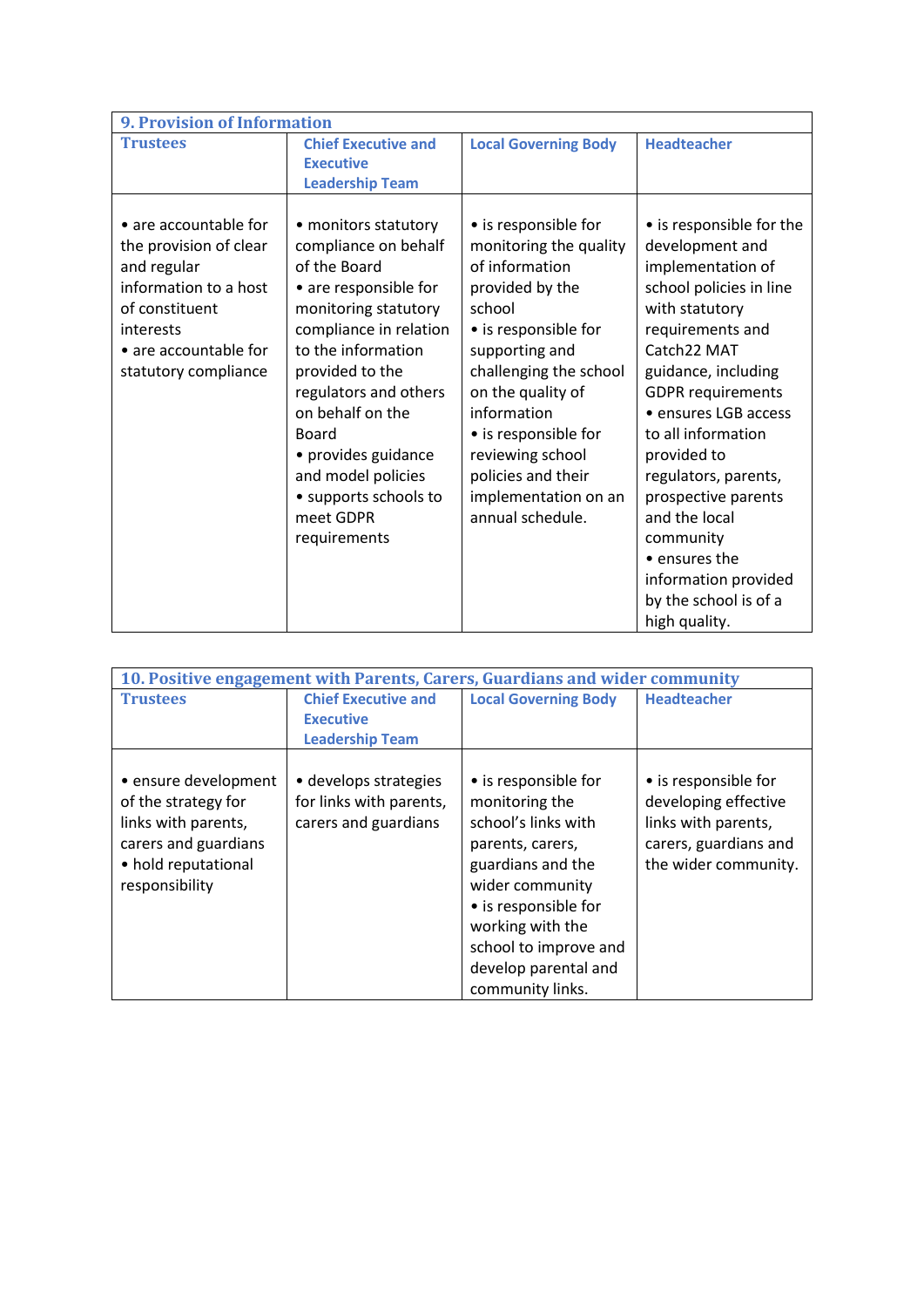| <b>11. Handling of Complaints</b> |                            |                             |                          |  |
|-----------------------------------|----------------------------|-----------------------------|--------------------------|--|
| <b>Trustees</b>                   | <b>Chief Executive and</b> | <b>Local Governing Body</b> | <b>Headteacher</b>       |  |
|                                   | <b>Executive</b>           |                             |                          |  |
|                                   | <b>Leadership Team</b>     |                             |                          |  |
| • receive and where               | • are responsible for      | • assists with the          | • is responsible for     |  |
|                                   |                            |                             |                          |  |
| appropriate                       | monitoring statutory       | handling and                | responding to and        |  |
| investigate complaints            | compliance in relation     | monitoring of               | dealing with all         |  |
| (including those                  | to complaints              | complaints where            | complaints in line with  |  |
| relating to the Chief             | • provides guidance        | appropriate in line         | <b>Complaints Policy</b> |  |
| Executive)                        | and policies on            | with Complaints Policy      | • provides the LGB       |  |
| • receive and pass on             | complaints handling        | • assists with the          | with regular reports     |  |
| to the relevant                   | • ensures complaints       | managing and hearing        | on all complaints        |  |
| <b>Executive complaints</b>       | are directed               | of any appeals where        |                          |  |
| from the DfE, ESFA,               | appropriately and in       | required as part of the     |                          |  |
| Ofsted, ISI and similar           | line with the              | complaints process          |                          |  |
| bodies                            | <b>Complaints Policy</b>   | • receives regular          |                          |  |
|                                   |                            | reports from the            |                          |  |
|                                   |                            | Headteacher on all          |                          |  |
|                                   |                            | complaints.                 |                          |  |

| 12. Inspection                                                                                                                                              |                                                                                   |                                                                                                                                                                                                                                                                                                                          |                                                                                                                                |  |
|-------------------------------------------------------------------------------------------------------------------------------------------------------------|-----------------------------------------------------------------------------------|--------------------------------------------------------------------------------------------------------------------------------------------------------------------------------------------------------------------------------------------------------------------------------------------------------------------------|--------------------------------------------------------------------------------------------------------------------------------|--|
| <b>Trustees</b>                                                                                                                                             | <b>Chief Executive and</b><br><b>Executive</b><br><b>Leadership Team</b>          | <b>Local Governing Body</b>                                                                                                                                                                                                                                                                                              | <b>Headteacher</b>                                                                                                             |  |
| • receive inspection<br>reports and lessons<br>learned<br>• receive reports<br>regarding proposed<br>actions to address<br>where schools need to<br>improve | • provides support to<br>the school prior to,<br>during and after<br>inspections. | • understands the<br>requirements of<br>inspection processes<br>and supports the<br>Headteacher<br>• is responsible for<br>engaging fully with the<br>inspection process<br>• communicates the<br>outcomes of the<br>inspection process to<br>parents, carers and<br>guardians in line with<br>statutory<br>requirements | • is responsible for<br>ensuring all staff and<br>the LGB fully<br>understand the<br>requirements of the<br>inspection process |  |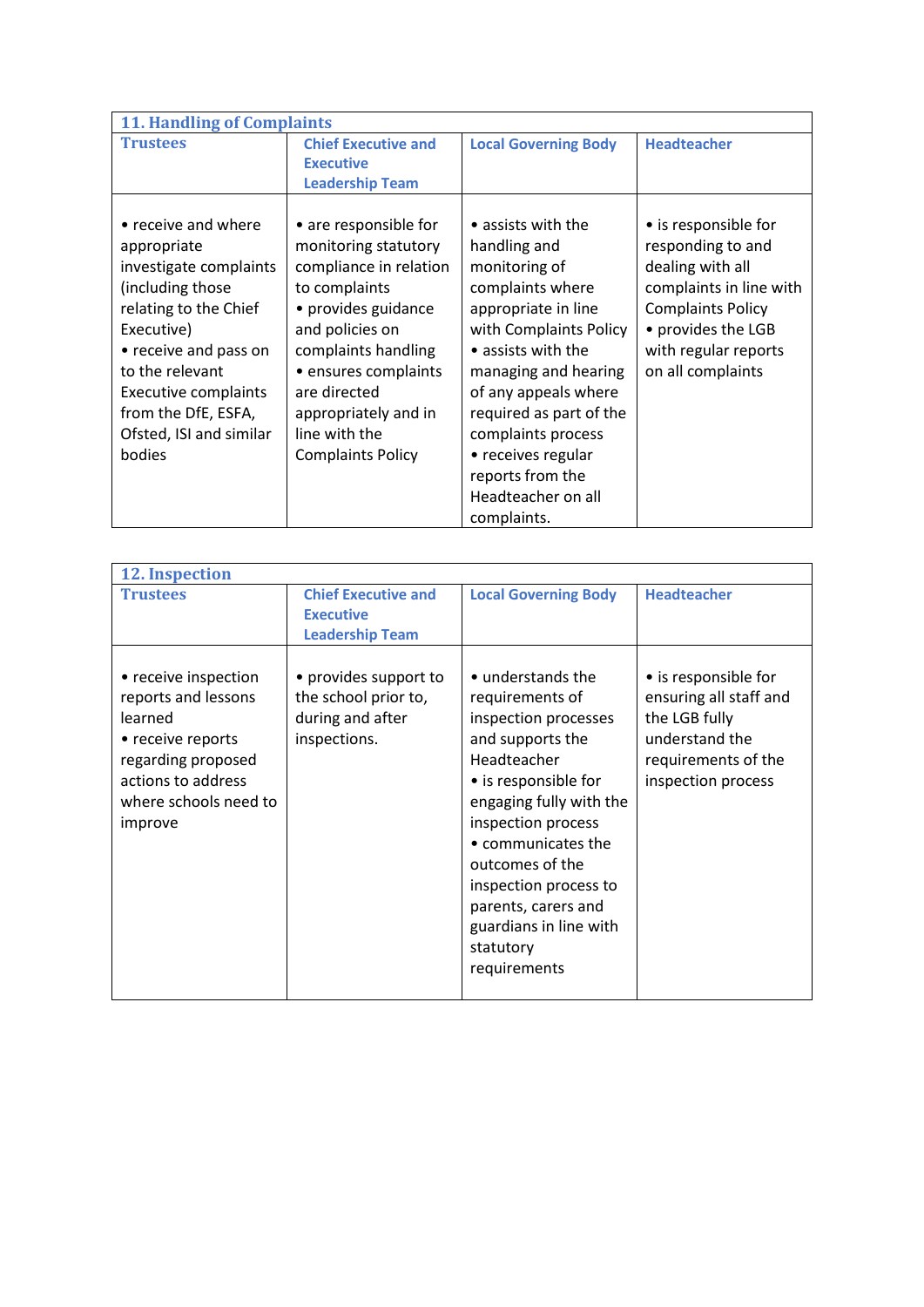| <b>13. Compliance</b>                                                                                                                                                                                                                                                                                           |                                                                                                                                                                                                                                                                                                                                                                                                                                                                                                                                                                                                                                              |                                                                                                                                                                                                                                                                                                                                                                       |                                                                                                                                                                                                                                                                                                                                                                                                           |
|-----------------------------------------------------------------------------------------------------------------------------------------------------------------------------------------------------------------------------------------------------------------------------------------------------------------|----------------------------------------------------------------------------------------------------------------------------------------------------------------------------------------------------------------------------------------------------------------------------------------------------------------------------------------------------------------------------------------------------------------------------------------------------------------------------------------------------------------------------------------------------------------------------------------------------------------------------------------------|-----------------------------------------------------------------------------------------------------------------------------------------------------------------------------------------------------------------------------------------------------------------------------------------------------------------------------------------------------------------------|-----------------------------------------------------------------------------------------------------------------------------------------------------------------------------------------------------------------------------------------------------------------------------------------------------------------------------------------------------------------------------------------------------------|
| <b>Trustees</b>                                                                                                                                                                                                                                                                                                 | <b>Chief Executive and</b>                                                                                                                                                                                                                                                                                                                                                                                                                                                                                                                                                                                                                   | <b>Local Governing Body</b>                                                                                                                                                                                                                                                                                                                                           | <b>Headteacher</b>                                                                                                                                                                                                                                                                                                                                                                                        |
|                                                                                                                                                                                                                                                                                                                 |                                                                                                                                                                                                                                                                                                                                                                                                                                                                                                                                                                                                                                              |                                                                                                                                                                                                                                                                                                                                                                       |                                                                                                                                                                                                                                                                                                                                                                                                           |
|                                                                                                                                                                                                                                                                                                                 |                                                                                                                                                                                                                                                                                                                                                                                                                                                                                                                                                                                                                                              |                                                                                                                                                                                                                                                                                                                                                                       |                                                                                                                                                                                                                                                                                                                                                                                                           |
| • are accountable for<br>compliance with all<br>data protection<br>legislation<br>• appoint a suitably<br>qualified Data<br><b>Protection Officer</b><br>(DPO)<br>· ensure adequate<br>resource for GDPR<br>compliance<br>• are accountable for<br>compliance with the<br><b>Public Sector Equality</b><br>Duty | <b>Executive</b><br><b>Leadership Team</b><br>• Provides a DPO<br>• Decides the<br>response to data<br>breaches including<br>reporting to<br>Information<br>Commissioner's Office<br>(ICO)<br>• Ensures Trust ICO<br>notifications are<br>accurate and up to<br>date<br>• Prepares, reviews<br>and updates data<br>protection policies<br>• Ensures central<br>office GDPR<br>compliance<br>• Trains school Data<br><b>Protection Leads</b><br>(DPLs) on policy and<br>procedure<br>· Audits schools'<br><b>GDPR</b> compliance<br>• Updates DPLs on ICO<br>guidance and<br>decisions<br>• Provides<br>information and<br>guidance on Public | • Reviews GDPR<br>compliance with DPL<br>• Ensures compliance<br>with Public Sector<br><b>Equality Duty</b><br>requirements for<br>schools<br>• responsible for<br>ensuring it meets all<br>the Trust's<br>requirements, both as<br>a LGB and individual<br>governors with regard<br>to code of conduct,<br>pecuniary interests<br>and safeguarding<br>documentation. | • Appoints a Data<br>Protection Lead (DPL)<br>of sufficient seniority<br>• Provides DPL with<br>adequate support and<br>resource to fulfil their<br>role<br>• Ensures compliance<br>with Trust data<br>protection policies<br>and procedures<br>• Ensures staff have<br>appropriate GDPR<br>training<br>• Ensures staff<br>understand the<br>requirements of the<br><b>Public Sector Equality</b><br>Duty |
|                                                                                                                                                                                                                                                                                                                 | <b>Sector Equality Duty</b>                                                                                                                                                                                                                                                                                                                                                                                                                                                                                                                                                                                                                  |                                                                                                                                                                                                                                                                                                                                                                       |                                                                                                                                                                                                                                                                                                                                                                                                           |
|                                                                                                                                                                                                                                                                                                                 | compliance                                                                                                                                                                                                                                                                                                                                                                                                                                                                                                                                                                                                                                   |                                                                                                                                                                                                                                                                                                                                                                       |                                                                                                                                                                                                                                                                                                                                                                                                           |

| 14. Staffing                                                                                                                                             |                                                                                                                                                                              |                                                                                                                                                                          |                                                                                                                                                             |
|----------------------------------------------------------------------------------------------------------------------------------------------------------|------------------------------------------------------------------------------------------------------------------------------------------------------------------------------|--------------------------------------------------------------------------------------------------------------------------------------------------------------------------|-------------------------------------------------------------------------------------------------------------------------------------------------------------|
| <b>Trustees</b>                                                                                                                                          | <b>Chief Executive and</b><br><b>Executive</b><br><b>Leadership Team</b>                                                                                                     | <b>Local Governing Body</b>                                                                                                                                              | <b>Headteacher</b>                                                                                                                                          |
| • are responsible for<br>the recruitment and<br>appointment of the<br>Chief Executive and<br>approving the<br>appointment of his /<br>her direct reports | • provides the Board<br>and schools with<br>professional HR<br>support and advice<br>relating to the<br>recruitment of staff<br>• are responsible for<br>the recruitment and | • contributes to the<br>appointment of the<br>Headteacher in close<br>consultation with the<br>Executive team<br>• supports the<br>Headteacher by<br>joining appointment | • is responsible for the<br>recruitment and<br>appointment of school<br>staff other than the<br>Headteacher<br>• is responsible for<br>communicating senior |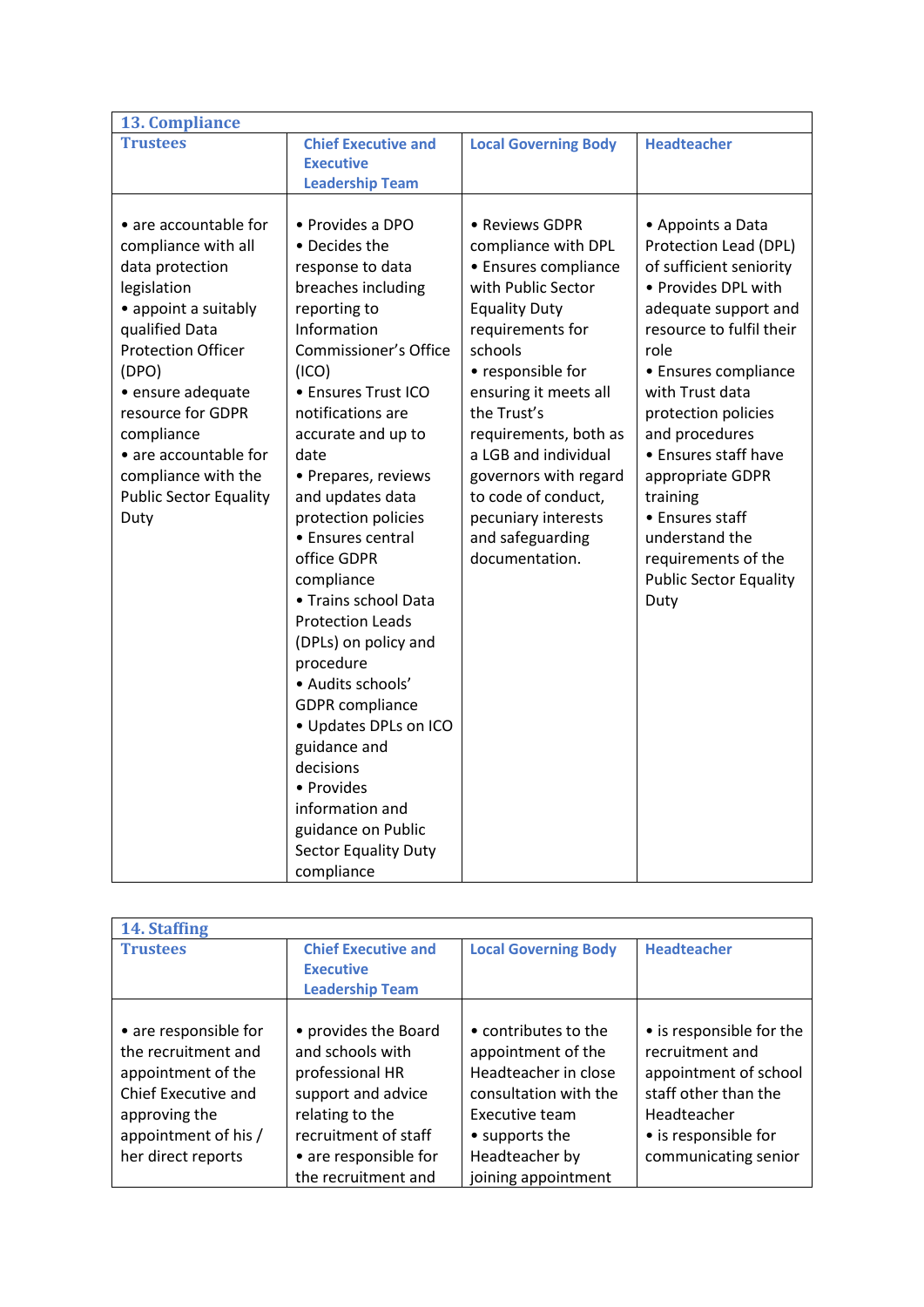| • responsible for                         | appointment of             | panels for senior           | staff appointments to    |
|-------------------------------------------|----------------------------|-----------------------------|--------------------------|
| setting the overall                       | Headteachers               | leadership posts (and       | the LGB                  |
| Trust's recruitment                       | • are responsible for      | for posts below             | • reports key            |
| strategy                                  | recruitment to Central     | Deputy Headteacher          | performance              |
|                                           | Team positions below       | when invited to do so)      | information on           |
|                                           | <b>Executive level</b>     | or otherwise                | recruitment and more     |
|                                           | • are responsible for      | contributing to the         | general HR to the        |
|                                           | monitoring the             | appointment process         | Central Team and the     |
|                                           | <b>Central Team Single</b> | • stays fully aware of      | <b>LGB</b>               |
|                                           | Central Record and         | the school's activity in    | • is responsible for the |
|                                           | statutory compliance       | terms of its staff,         | accuracy of the          |
|                                           | with Safer                 | staffing structures and     | school's Single Central  |
|                                           | Recruitment on behalf      | more general HR data,       | Record and statutory     |
|                                           | of the Board               | and can support and         | compliance with safer    |
|                                           | • supports the             | challenge                   | recruitment              |
|                                           | Headteacher by             | appropriately, using        | requirements.            |
|                                           | joining appointment        | key performance data        | • consults with the      |
|                                           | panels or otherwise        | provided by the             | LGB on staff             |
|                                           | contributing to the        | school and Central          | restructure plans        |
|                                           | appointment process        | Team                        | • monitors staff         |
|                                           | of Deputy                  | • is responsible for        | absenteeism and staff    |
|                                           | Headteachers               | knowing and                 | turnover                 |
|                                           | • provides LGBs and        | understanding the           | • responds to the        |
|                                           | schools with relevant      | training requirements       | annual staff survey      |
|                                           | data regarding staff       | for safer recruitment       |                          |
|                                           | recruitment and            | including LGB               |                          |
|                                           | retention, including       | members' training if        |                          |
|                                           | equality benchmarks        | taking part in              |                          |
|                                           | where available, and       | recruitment                 |                          |
|                                           | supports and               | processes.                  |                          |
|                                           | approves staff             | • supports the              |                          |
|                                           | restructure plans          | Headteacher with any        |                          |
|                                           | • monitors staff           | staff restructure plans     |                          |
|                                           | absenteeism / staff        | • monitors staff exit       |                          |
|                                           | turnover                   | interviews                  |                          |
|                                           | • responds to the          |                             |                          |
|                                           | results of an annual       |                             |                          |
|                                           | staff survey               |                             |                          |
|                                           | • monitors complaints      |                             |                          |
| <b>15. Staff Professional Development</b> | and grievances             |                             |                          |
| <b>Trustees</b>                           | <b>Chief Executive and</b> | <b>Local Governing Body</b> | <b>Headteacher</b>       |
|                                           | <b>Executive</b>           |                             |                          |
|                                           | <b>Leadership Team</b>     |                             |                          |
|                                           |                            |                             |                          |
| • are accountable for                     | • are responsible for      | • monitors the              | • develops and           |
| ensuring the                              | ensuring the               | effectiveness of            | implements the           |
| development of the                        | development of the         | professional                | school's continuing      |
| 'People Development                       | people development         | development, talent         | professional             |
| Strategy'                                 | strategy                   | management and              | development strategy,    |
|                                           |                            | succession planning         | aligned with the         |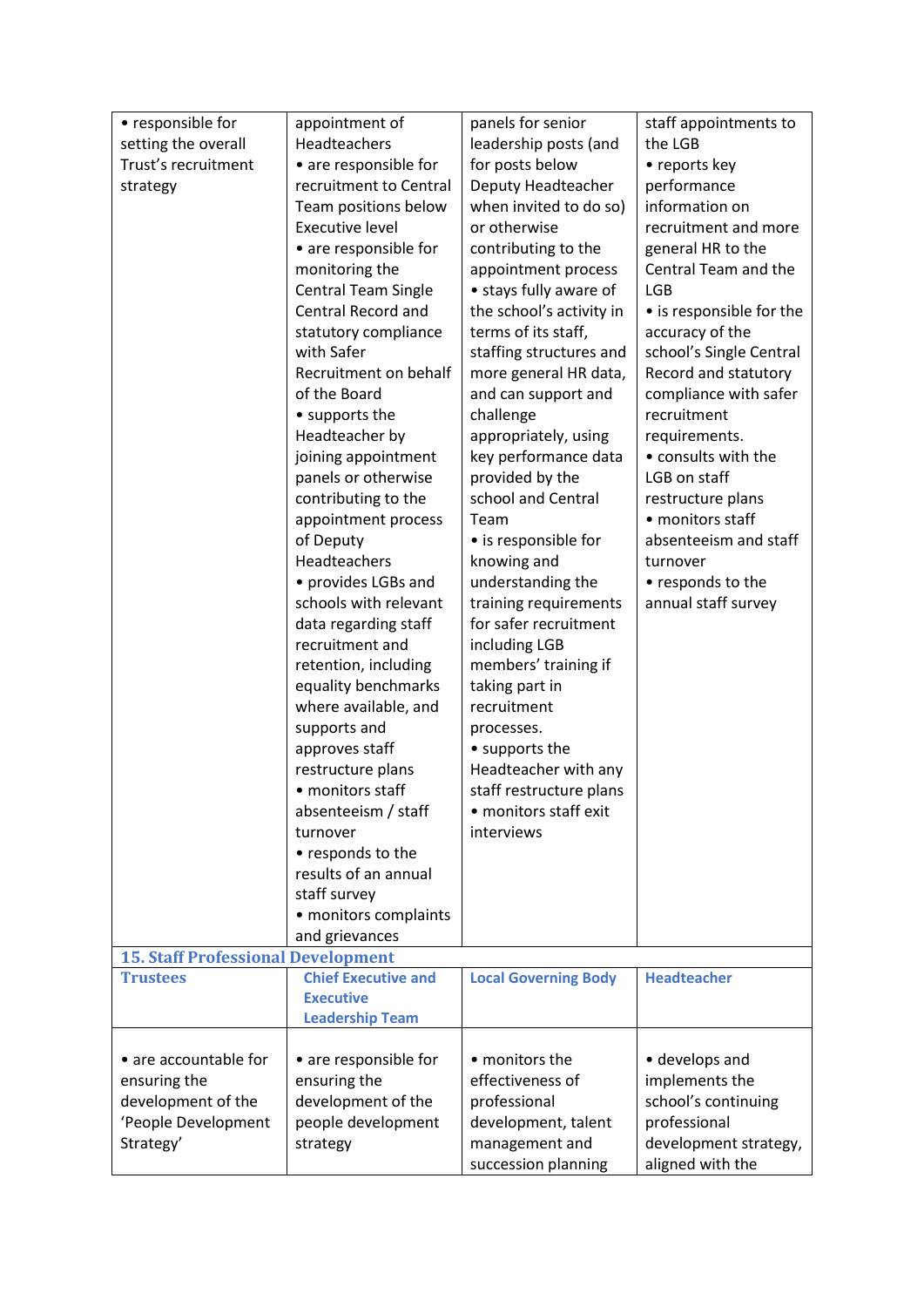| • are responsible for  | • provides support for | within the school and | School's Improvement   |
|------------------------|------------------------|-----------------------|------------------------|
| ensuring resources are | professional           | supports and          | Plan targeted to       |
| allocated to people    | development,           | challenges            | different groups of    |
| development            | training, induction,   | appropriately.        | staff                  |
| appropriately in line  | talent management      |                       | • reports on CPD and   |
| with the strategy      | and succession         |                       | its impact to LGB and  |
|                        | planning across        |                       | the Central Team       |
|                        | Catch22 MAT            |                       | $\bullet$ maintains a  |
|                        | • leads the strategic  |                       | structured approach    |
|                        | vision and the overall |                       | to talent management   |
|                        | staff development      |                       | and succession         |
|                        | strategy               |                       | planning               |
|                        | • implements the       |                       | • ensures staff are    |
|                        | agreed people          |                       | able to benefit from   |
|                        | strategy, including    |                       | appropriate Trust-     |
|                        | delivery (directly or  |                       | wide professional      |
|                        | via commissioned       |                       | development            |
|                        | support) of            |                       | opportunities, in line |
|                        | professional           |                       | with talent            |
|                        | development            |                       | management             |
|                        | programmes.            |                       | objectives             |

| <b>16. Performance Management</b>                                                                                                                                                                      |                                                                                                                                                                                                                                                                                                                                   |                                                                                                                                                                                          |                                                                                                                                                                                                                                                                                                                                                       |
|--------------------------------------------------------------------------------------------------------------------------------------------------------------------------------------------------------|-----------------------------------------------------------------------------------------------------------------------------------------------------------------------------------------------------------------------------------------------------------------------------------------------------------------------------------|------------------------------------------------------------------------------------------------------------------------------------------------------------------------------------------|-------------------------------------------------------------------------------------------------------------------------------------------------------------------------------------------------------------------------------------------------------------------------------------------------------------------------------------------------------|
| Pay and Remunerations Committee                                                                                                                                                                        |                                                                                                                                                                                                                                                                                                                                   | The principle for approving pay increases is that a line manager recommends whether a pay<br>increase is merited and if supported by central trust team it will be considered by the MAT |                                                                                                                                                                                                                                                                                                                                                       |
| <b>Trustees</b>                                                                                                                                                                                        | <b>Chief Executive and</b><br><b>Executive</b><br><b>Leadership Team</b>                                                                                                                                                                                                                                                          | <b>Local Governing Body</b>                                                                                                                                                              | <b>Headteacher</b>                                                                                                                                                                                                                                                                                                                                    |
| • are responsible for<br>approving overall<br>policies for<br>performance<br>management and pay<br>• are directly<br>responsible for the<br>performance<br>management of the<br><b>Chief Executive</b> | · develops overall<br>policies for<br>performance<br>management and pay<br>• are directly<br>responsible for the<br>performance<br>management of the<br><b>Executive Principals</b><br>and all Central Team<br>staff<br>• approves<br>recommendations by<br>the Headteacher of<br>pay rises that the<br>Headteacher<br>recommends | • supports the<br>Headteacher in<br>monitoring the<br>performance<br>management of staff<br>• contributes to<br>performance<br>management of the<br>Headteacher                          | • implements Catch22<br>MAT's performance<br>management and pay<br>policies for staff in<br>school<br>• provides reports on<br>performance<br>management to the<br><b>LGB</b><br>$\bullet$ ensures that<br>approaches to pay and<br>performance<br>management are<br>conducted in a<br>manner that adheres<br>to equality legislation<br>requirements |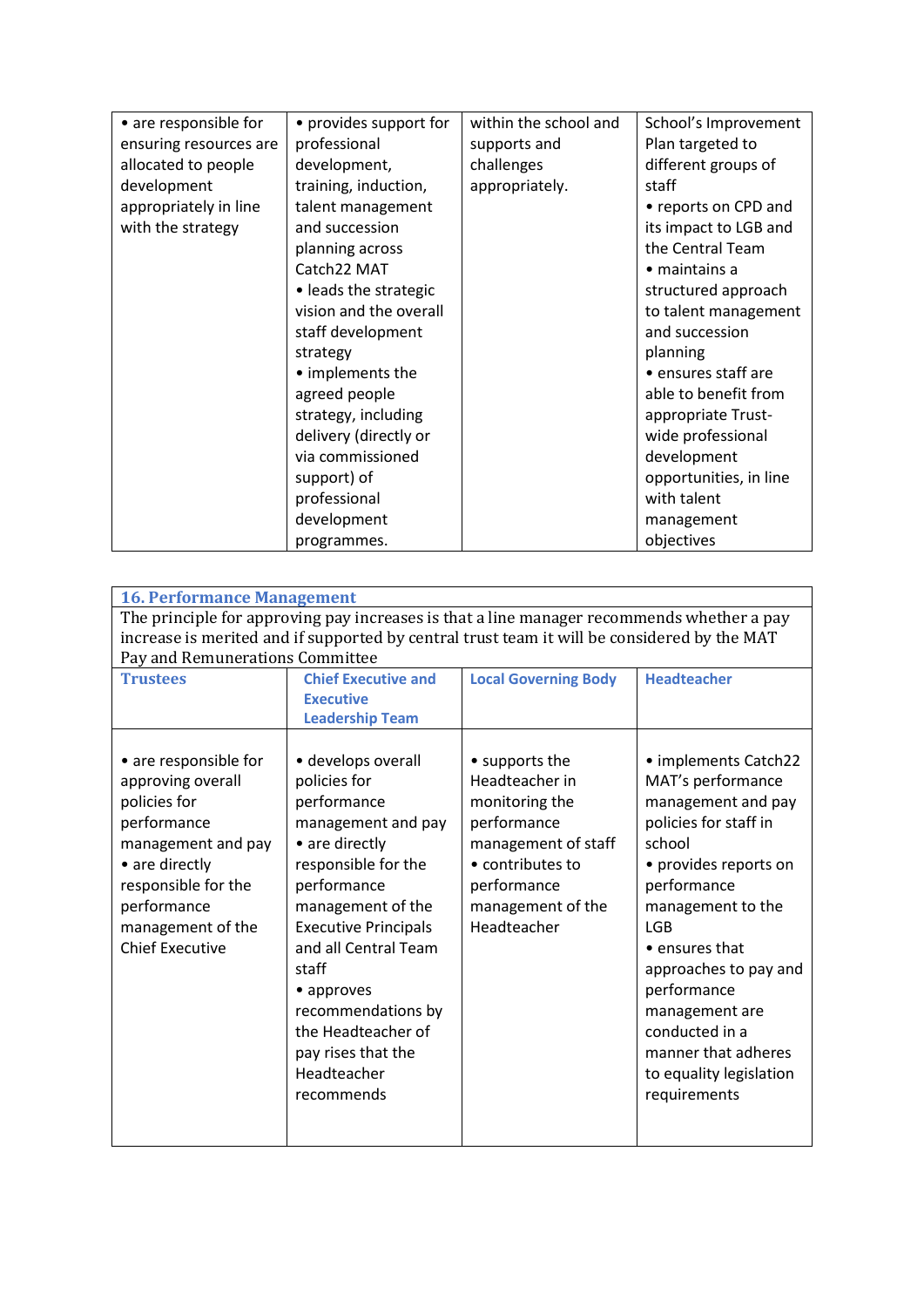| 17. Finance             |                             |                             |                          |  |
|-------------------------|-----------------------------|-----------------------------|--------------------------|--|
| <b>Trustees</b>         | <b>Chief Executive and</b>  | <b>Local Governing Body</b> | <b>Headteacher</b>       |  |
|                         | <b>Executive</b>            |                             |                          |  |
|                         | <b>Leadership Team</b>      |                             |                          |  |
|                         |                             |                             |                          |  |
| • are legally           | • are responsible for       | • receives summary          | • works closely with     |  |
| responsible for the     | compliance with the         | management accounts         | the LGB and central      |  |
| Trust's assets and      | <b>ESFA Academies</b>       | monthly from the            | team in the              |  |
| accounts and for        | financial handbook          | central team to             | preparation of the       |  |
| statutory compliance    | · develops a 3 year         | ensure the LGB is fully     | budget and 3 year        |  |
| · maintain robust       | financial plan in           | aware of the school's       | forecast for approval    |  |
| financial oversight in  | accordance with the         | financial performance       | by the Board             |  |
| accordance with the     | strategic vison             | • challenges the            | • is responsible for     |  |
| <b>ESFA Academies</b>   | • acts on behalf of the     | school where there          | controlling costs and    |  |
| financial handbook      | Board to discharge the      | are variances to            | ensuring budget          |  |
| • review and support    | duties in relation to       | budget and forecasts        | commitments are met      |  |
| a 3 year strategic      | statutory compliance        | • contributes to            | • is responsible, with   |  |
| vision for the finances | and financial               | priorities, including       | the LGB and central      |  |
| of the Trust and the    | performance of the          | the suitability of the      | Team, for developing     |  |
| schools in accordance   | schools                     | staffing structure          | capital expenditure      |  |
| with the strategy       | • provides accounting,      | within the final budget     | priorities for           |  |
| • set the financial     | financial planning,         | • receives the draft        | submission in line with  |  |
| parameters for the      | treasury and financial      | budget and ensures it       | the school's strategic   |  |
| schools' budgets and 3  | systems services for        | addresses and meets         | plan                     |  |
| year forecasts and      | schools                     | the needs of the            | · ensures compliance     |  |
| approve the             | • works closely with        | academy, within the         | with all Trust financial |  |
| consolidated position   | the Headteacher and         | financial principles of     | policies and             |  |
| • develop and monitor   | school in the               | the Trust                   | procedures               |  |
| the strategic plan for  | preparation of the          | • understands and           | • cooperates with        |  |
| capital expenditure,    | budget and 3 year           | evaluates the impact        | auditors and             |  |
| considering all         | forecast, setting           | of restricted funds and     | implements their         |  |
| schools' 3 Year Plans.  | assumptions and             | reserves.                   | reasonable               |  |
| • consider              | reviewing and               | · ensures pupil             | recommendations          |  |
| management accounts     | challenging locally set     | premium/                    |                          |  |
| six times a year (Chair | assumptions                 | sports premium and          |                          |  |
| to consider on a        | • prepares the              | catch-up funds are          |                          |  |
| monthly basis)          | consolidated Trusts         | being spent                 |                          |  |
| • ensure an             | <b>Budgets for approval</b> | appropriately.              |                          |  |
| appropriate,            | by the Board                | • reviews the               |                          |  |
| reasonable and timely   | • monitors the              | opportunities for           |                          |  |
| response to any         | school's financial          | revenue generation.         |                          |  |
| findings given by       | performance and             |                             |                          |  |
| auditors, taking the    | challenges where            |                             |                          |  |
| opportunity to          | there are variances to      |                             |                          |  |
| strengthen the          | the budget                  |                             |                          |  |
| systems of financial    | • co-operates with          |                             |                          |  |
| management and          | auditors and                |                             |                          |  |
| control                 | implements their            |                             |                          |  |
|                         | reasonable                  |                             |                          |  |
|                         | recommendations             |                             |                          |  |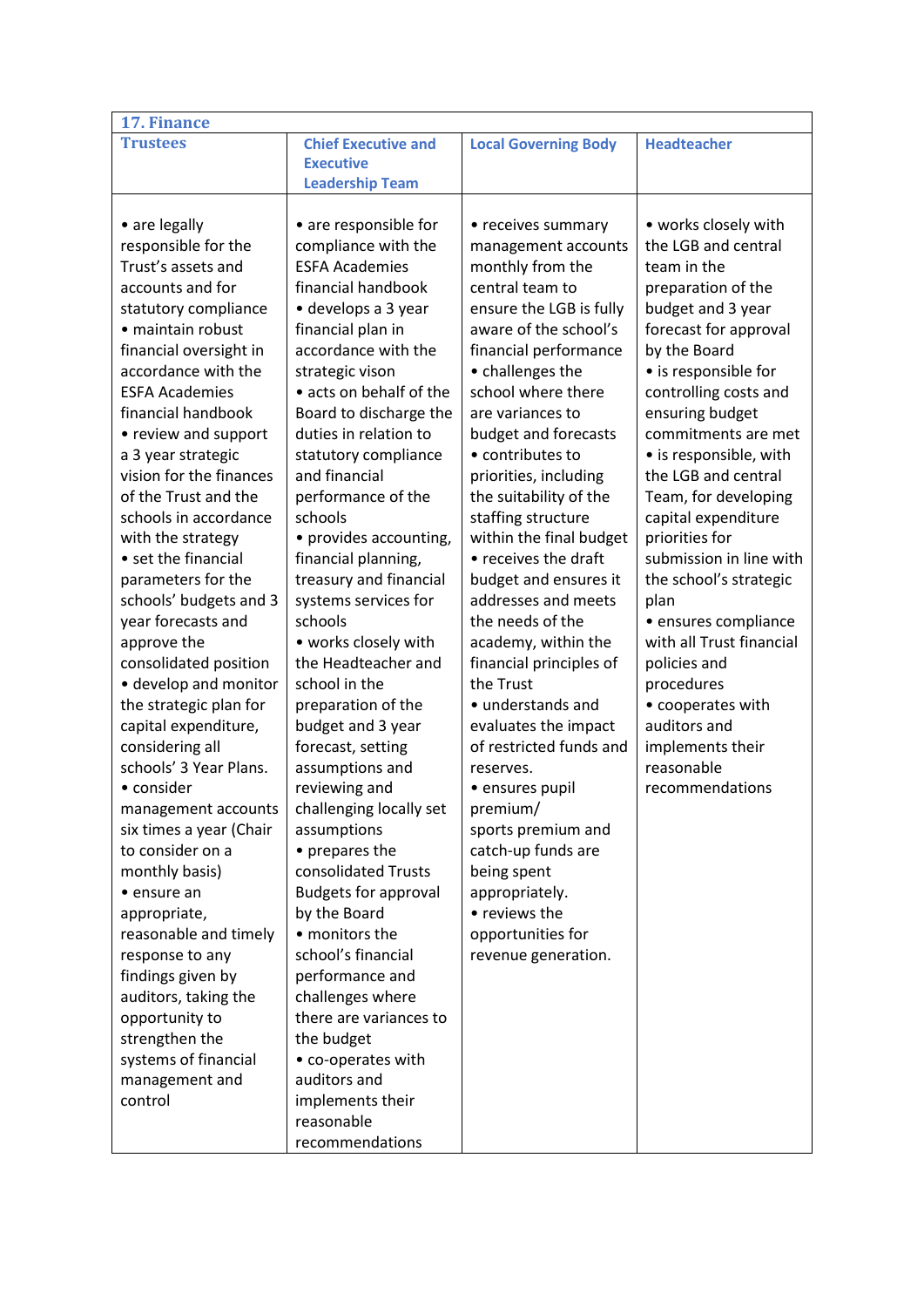| <b>18. Health and Safety</b> |                            |                             |                          |
|------------------------------|----------------------------|-----------------------------|--------------------------|
| <b>Trustees</b>              | <b>Chief Executive and</b> | <b>Local Governing Body</b> | <b>Headteacher</b>       |
|                              | <b>Executive</b>           |                             |                          |
|                              | <b>Leadership Team</b>     |                             |                          |
|                              |                            |                             |                          |
| • form the corporate         | • appoints a               | • may appoint a             | • is accountable for     |
| body and serve as the        | competent health and       | Governor to have            | health and safety        |
| employer under the           | safety professional to     | specific responsibility     | performance within       |
| Health and Safety at         | develop health and         | for health and safety       | the school               |
| Work Act 1974                | safety policies and        | in the school,              | • is responsible for the |
| • are responsible for        | monitor performance        | reporting to the full       | implementation of        |
| setting overall policies     | • provides health and      | LGB as appropriate          | health and safety        |
| for health and safety        | safety support to all      | • monitors, supports        | policies and for         |
| that are applicable to       | schools                    | and challenges the          | statutory compliance     |
| all Trust operations         | • holds schools            | health and safety           | • ensures that all staff |
| • periodically review        | accountable for health     | performance at the          | within their school      |
| organisational health        | and safety                 | school                      | have received            |
| and safety                   | expectations               |                             | sufficient training,     |
| performance                  | • provides central         |                             | information,             |
| · ensure adequate            | team staff with the        |                             | instruction and          |
| resources are made           | training, information,     |                             | supervision as           |
| available for the            | instruction and            |                             | necessary to meet        |
| discharge of the             | supervision as             |                             | statutory                |
| employer's health and        | necessary to meet          |                             | requirements and         |
| safety duties                | statutory                  |                             | fulfil their duties in a |
|                              | requirements and           |                             | safe manner              |
|                              | fulfil their duties in a   |                             | • is responsible for     |
|                              | safe manner                |                             | providing reports on     |
|                              |                            |                             | health and safety to     |
|                              |                            |                             | the LGB                  |

| <b>19. Buildings and Maintenance</b>                                                                                                                                                        |                                                                                                                                                                                                                                                                                               |                                                                                                                                                                                                                                                                                |                                                                                                                                                                                                                                                                                                                              |  |
|---------------------------------------------------------------------------------------------------------------------------------------------------------------------------------------------|-----------------------------------------------------------------------------------------------------------------------------------------------------------------------------------------------------------------------------------------------------------------------------------------------|--------------------------------------------------------------------------------------------------------------------------------------------------------------------------------------------------------------------------------------------------------------------------------|------------------------------------------------------------------------------------------------------------------------------------------------------------------------------------------------------------------------------------------------------------------------------------------------------------------------------|--|
| <b>Trustees</b>                                                                                                                                                                             | <b>Chief Executive and</b>                                                                                                                                                                                                                                                                    | <b>Local Governing Body</b>                                                                                                                                                                                                                                                    | <b>Headteacher</b>                                                                                                                                                                                                                                                                                                           |  |
|                                                                                                                                                                                             | <b>Executive</b>                                                                                                                                                                                                                                                                              |                                                                                                                                                                                                                                                                                |                                                                                                                                                                                                                                                                                                                              |  |
|                                                                                                                                                                                             | <b>Leadership Team</b>                                                                                                                                                                                                                                                                        |                                                                                                                                                                                                                                                                                |                                                                                                                                                                                                                                                                                                                              |  |
| • review and support<br>the strategic plan for<br>capital expenditure<br>• responsible for<br>ensuring all building<br>and the use of them is<br>done in line with<br>statutory regulations | • develops the wider<br>estates policy in line<br>with the trust's<br>strategy<br>• provides the Board<br>and schools with<br>professional support,<br>challenge and advice<br>relating to the<br>management of<br>buildings and estates<br>• approves requests<br>for capital<br>expenditure | • monitors the impact<br>of the strategic plan<br>on the quality of the<br>school's buildings<br>• is responsible, with<br>the Headteacher, for<br>developing priorities<br>for capital<br>expenditure and large<br>scale 'minor works' in<br>line with the strategic<br>plan. | • is responsible for the<br>maintenance of the<br>school and facilities,<br>with support from the<br>central team<br>• is responsible, with<br>the LGB, for<br>developing priorities<br>for capital<br>expenditure and large<br>scale 'minor works' in<br>line with the strategic<br>plan.<br>• develops<br>curriculum-based |  |